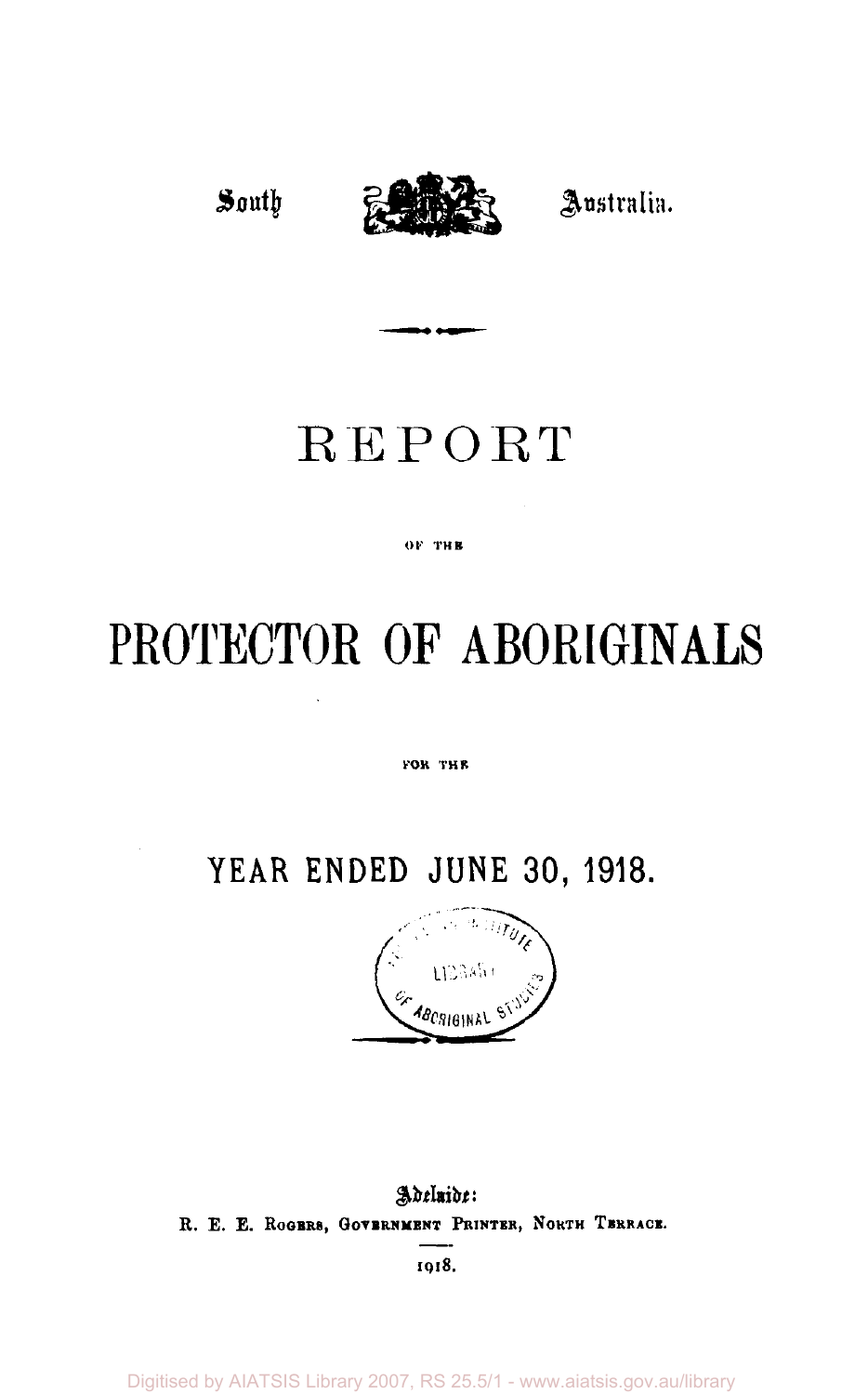# REPORT.

Aboriginals Department,

Adelaide, September 24th, 1918.

Sir—I have the honor to submit my report on the working of the Aboriginals Department for the financial year ended June 30th, 1918.

#### POINT PEARCE STATION.

The operations for the year show a profit of £915 12s. 6d., plus profit brought forward from the two previous years, £6,695 16s. 8d. ; total profit, £7,611 9s. 2d.

The season was not so good as the two previous ones, and the mice plague was responsible for the destruction of a large portion of the seed sown, causing the crops to be light. The area under crop was slightly over 3,000 acres.

The livestock now consists of 5,114 sheep, 72 horses, 62 cattle, and 72 pigs. The area now under crop for the coming harvest is 3,270 acres.

There are 27 full-bloods and 169 half-castes on the station, and the sum of £4,054 10s. 4d. was paid to them in wages during the year, and many of them earned large sums off the station.

The births on the station during the year were seven half-castes, and the deaths were two half-castes and one full-blood.

As will be seen by the Superintendent's report, appended, the property has been greatly improved during the year.

The audited balance-sheet is appended.

#### POINT MCLEAY STATION.

The operations for the year show a loss of £2,364 7s. 2d., plus loss brought forward from the previous 18 months, £3,088 8s. 7d.; total loss, £5,452 15s. 9d. This is only what might be expected, as the available land fit for cultivation is limited, and a large portion of the grazing country was submerged for the greater part of the year.

There are 397 aborigines more or less dependent on this station for a living, and the sum of £2,591 17s 4d. was paid to them in wages during the year, and although most of this was for unproductive work, it is better to spend it in wages than in providing them with rations while living in idleness.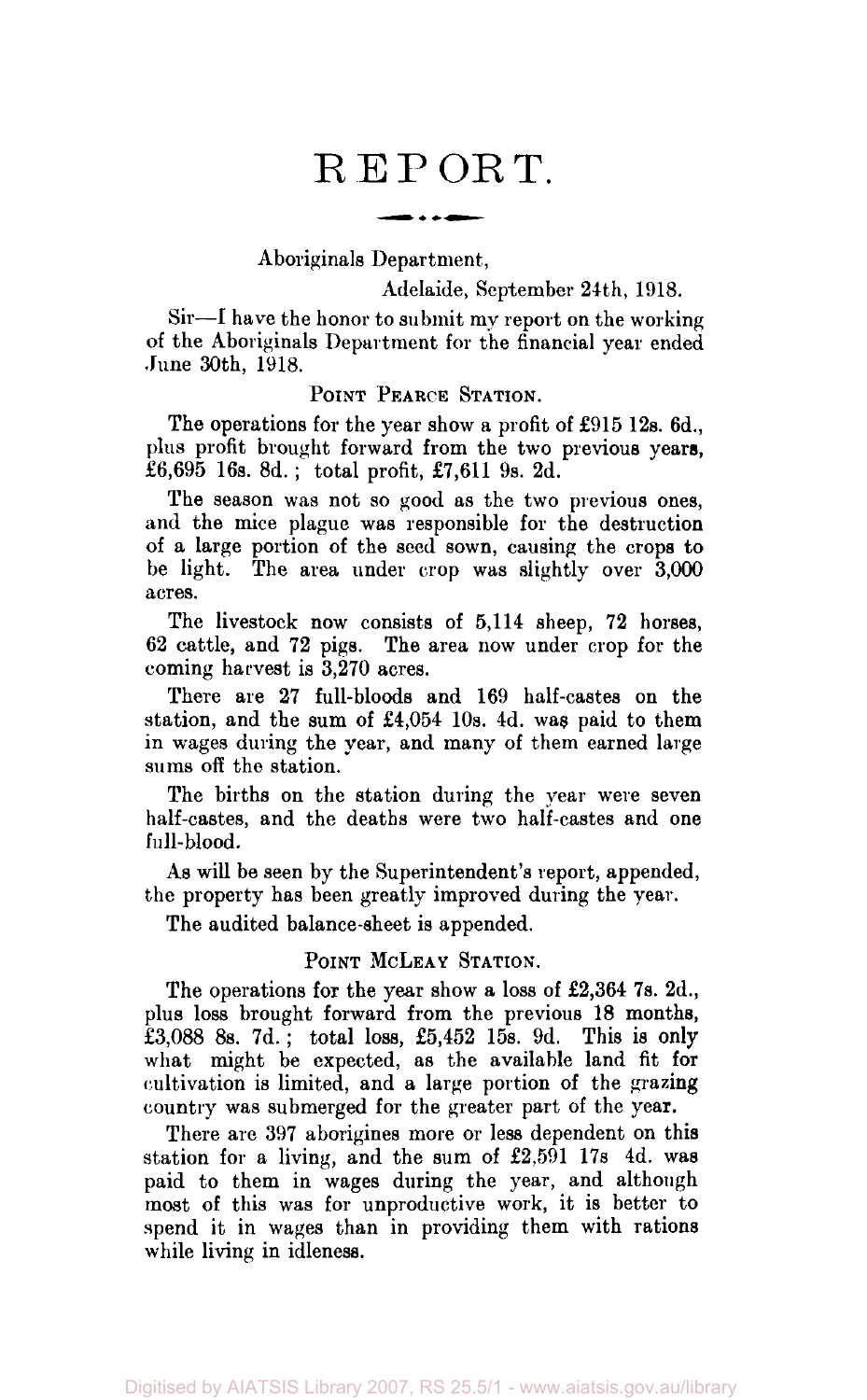Another 60 acres have been put under lucerne, which brings the area now under this fodder to 90 acres, and it is all doing wonderfully well, and will increase the carrying capacity of the station considerably and make the dairying much more profitable.

In the year 1912 I reported that I could keep 300 head of cattle on this station, and was subjected to a certain amount of criticism; nevertheless, I have been carrying more than this number ever since the station was brought under my control. The livestock on the station now consists of 344 cattle, 694 sheep, 33 horses, and 61 pigs, therefore my estimate was well within the mark.

The births on the station during the year were 12 halfcastes and two full-bloods, and the deaths four half-castes and four full-bloods.

The audited balance-sheet is appended.

#### POPULATION.

On June 30th, 1917, the estimated population of the State was-—

| Births for 1918—Full-bloods 43; half-castes. 40: total. |       |       | -83           |
|---------------------------------------------------------|-------|-------|---------------|
| Deaths for 1918—Full-bloods 59; half-castes, 18; total. | 3,895 | 960 — | 4.855<br>- 77 |
| <b>Estimated population, 30/6/18, 3,836</b>             |       | 942   | 4.778         |

#### CRIME REPORT FOR 1918.

| Total convictions  47 |  |
|-----------------------|--|

The number of persons convicted for supplying liquor to aborigines was seven.

Rations, clothing, and blankets, also medical comforts, were distributed to the aborigines scattered over the State as usual, but not in such quantities as in other years owing to the good season, which made game plentiful and employment easily obtainable.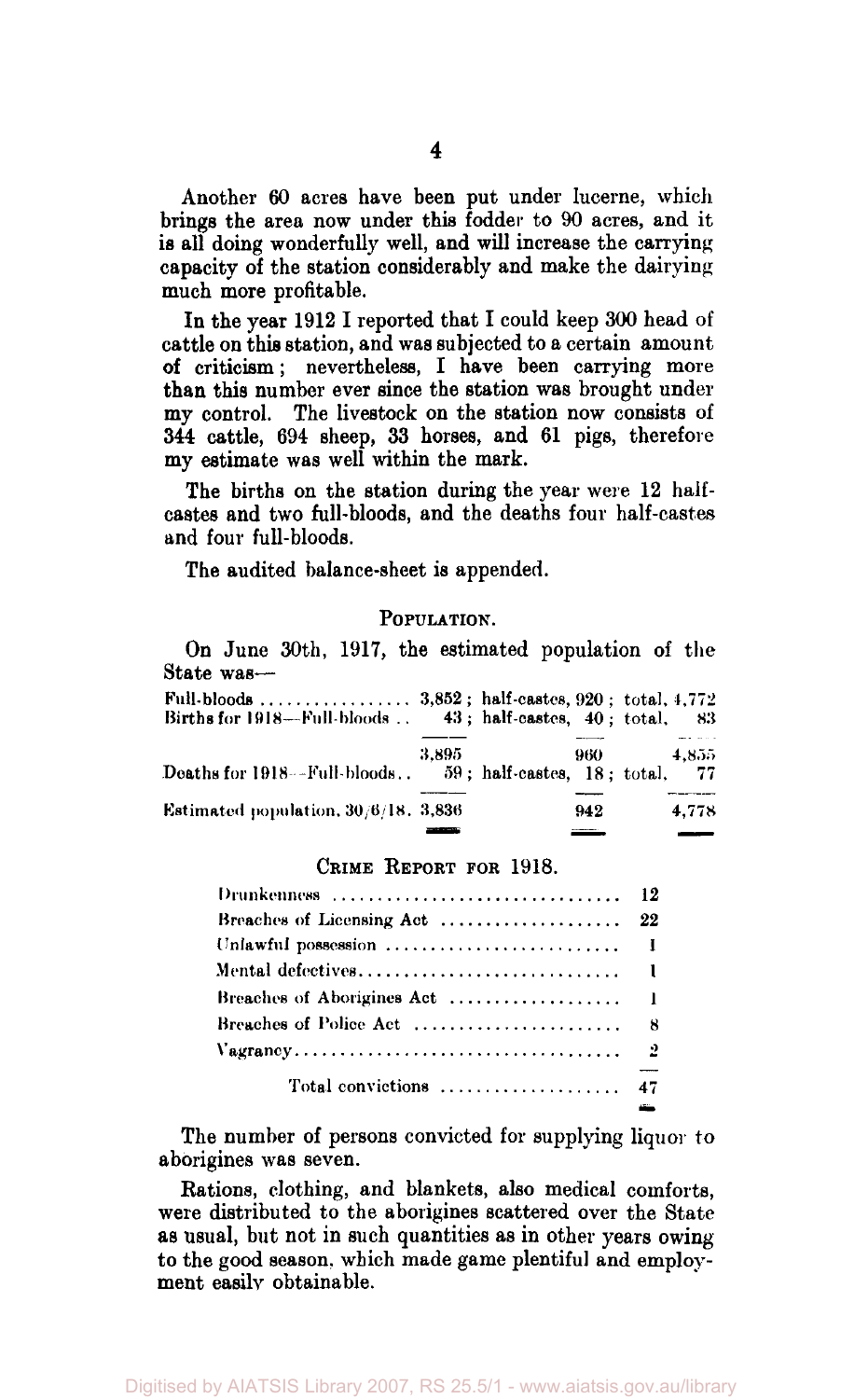During the year 1 visited the aborigines along the East-West railway line between Port Augusta and the Western Australian Border, where I met about 200, most of these having come in from country near the borders of Western Australia and the Northern Territory to see the new railway line. They were not giving the white residents any trouble, and will no doubt return to their own country later on.

| Revenue for the Year-                                                                                                                                                  |                            |    |             | £           |                 | s. d.    |
|------------------------------------------------------------------------------------------------------------------------------------------------------------------------|----------------------------|----|-------------|-------------|-----------------|----------|
| From sales of produce, &c., at Point Pearce<br>Station<br>From sales of produce, &c., at Point McLeay                                                                  |                            |    |             | 9,318 13    |                 | 5        |
| Station<br>Refunds of advances to aborigines for rail fares,                                                                                                           |                            |    |             | 5,076 19    |                 | 3        |
| Rent of aborigines reserve at Baroota Creek                                                                                                                            |                            |    |             | 86 13<br>8  | 0               | 6<br>0   |
| Total revenue $\ldots, \ldots, \ldots, \ldots, \ldots$                                                                                                                 |                            |    |             | £14,490 $6$ |                 | $\bf{2}$ |
| which shows an increase over last year of £1,134 9s.                                                                                                                   |                            |    |             |             |                 |          |
| <i>Expenditure for the Year-</i><br>Salaries at head office<br>Provisions, blankets, clothing,<br>medical expenses, transport, &c.,<br>in connection with depots other | £<br>668 15 2              | а. | d.          |             | $f$ $s$ , $d$ , |          |
| than Point Pearce and Point<br>McLeav Stations $3,117$ 16 5                                                                                                            |                            |    |             | 3,786 11    |                 | 7        |
| Point Pearce Station-<br>Salaries<br>Wages to aborigines and white                                                                                                     | 360 0                      |    | 0           |             |                 |          |
| assistants<br>Implements, stock, and stores, &c. 6,647 0                                                                                                               | 4,054 10                   |    | 4<br>8      | 11.061 11   |                 | - 0      |
| Point McLeay Station-<br>Wages to aborigines and white                                                                                                                 | $364 \quad 0 \quad 0$      |    |             |             |                 |          |
| $\mathbf{assistants}, \ldots, \ldots, \ldots, \ldots, \ldots$<br>Implements, stock, stores, &c<br>Rent sections and roads                                              | 2,591 17<br>5,106 13<br>93 | 9  | 4<br>6<br>9 |             |                 |          |
|                                                                                                                                                                        |                            |    |             | 8,156       | 0               |          |
| Advisory Council of Aborigines—<br>Printing, stationery, &c.                                                                                                           |                            |    |             | 7           | $\bf{2}$        | 9        |
| Total expenditure for the year  £23,011 5 11                                                                                                                           |                            |    |             |             |                 |          |

which shows a decrease of £3 1s. on last year's expenditure.

The advance in the price of all supplies has been very great, otherwise the expenditure would have been considerably reduced.

Religious services have been regularly provided for by visiting ministers to both stations, and great credit is due to Mr. Lawson, of Meningie, who has done excellent work at Point McLeay.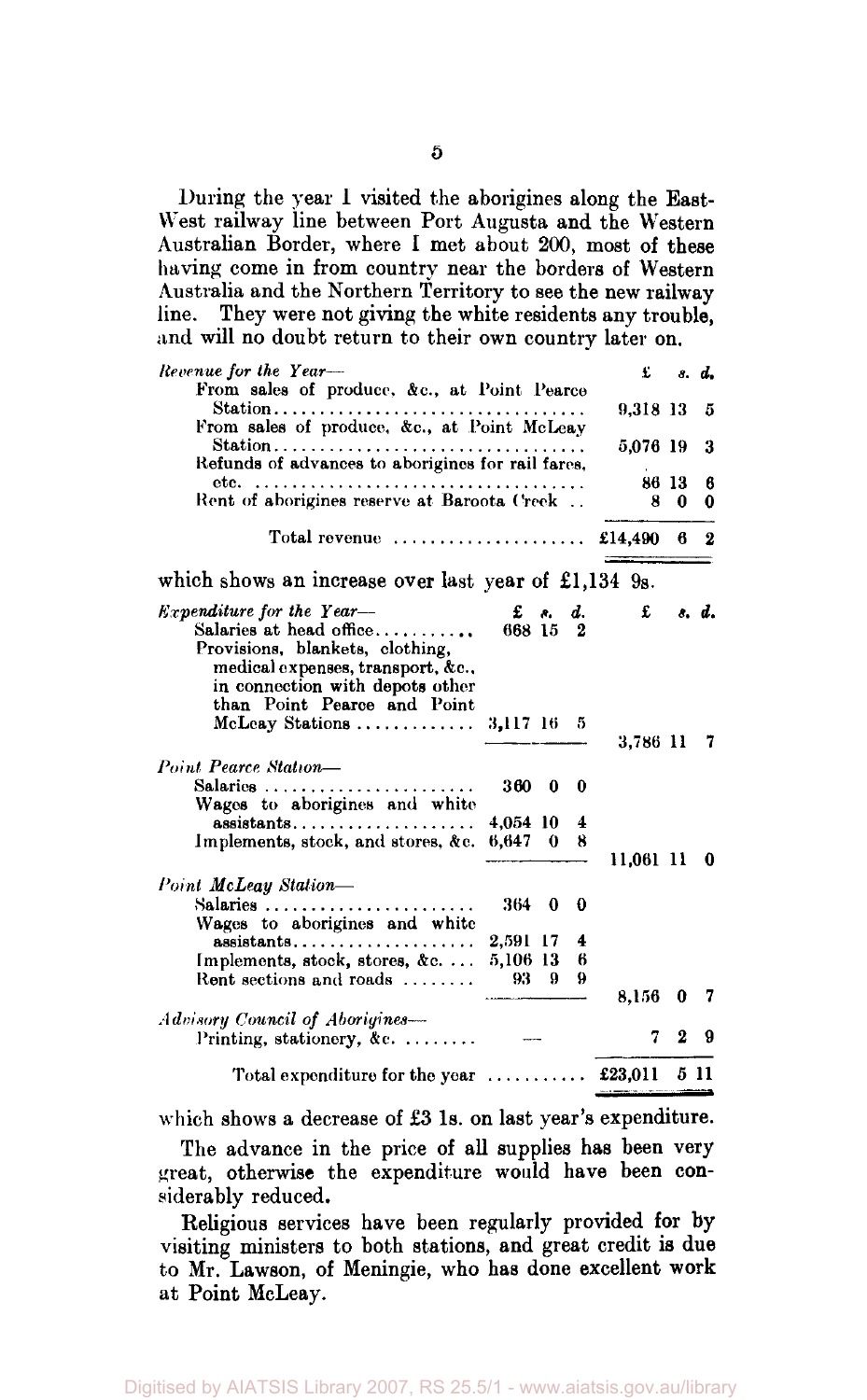I regret to have to report that the medical officer for Point McLeay has left the district, which leaves the station without one. To overcome this difficulty serious cases are being sent to the Adelaide Hospital, or to the medical officer at Strathalbyn, for treatment. In ordinary cases of sickness the officers on both stations are capable of prescribing, as they are well supplied with drugs and medical books.

The conduct of the natives on Point Pearce and Point McLeay, ever since the stations were taken over under Government control, has been creditable, and they have done good work on the farms and on the "Glenora"-Point McLeay Dairy. On Point Pearce Station they work the largest up-to-date machinery.

I understand that a movement is on foot, supported by the Advisory Council of Aborigines, to raise the standard of education in the schools on the aborigines stations, which was lowered some years ago on the advice of Dr. W. Ramsay Smith, who considered the aborigines and half-castes physically unfit for long hours of study and confinement. If this movement should be given effect to I fear it will entail a large expenditure of money, resulting in ill-health among the children, and will prevent them from seeking outside employment. I think better results would be obtained by helping them to learn trades and rural work, under proper supervision, off the stations ; but I dealt with this matter in mv last annual report under the heading " A Difficult Problem."

I have, &c.,

## W. G. SOUTH, Chief Protector of Aboriginals.

The Hon. J. G. Bice, Commissioner of Public Works. Adelaide.

BALANCE-SHEET OF THE POINT PEARCE STATION AS AT JUNE 30TH, 1918.

| LIABILITIES.                                                      |  | $\mathfrak{L}$ s.d. $\mathfrak{L}$ s.d. |  |
|-------------------------------------------------------------------|--|-----------------------------------------|--|
| $H.M. Government$                                                 |  | $6,593$ 3 0                             |  |
| Capital account $\ldots \ldots \ldots \ldots \ldots$              |  | $11.362 + 9 = 5$                        |  |
| Net profit for year $\ldots \ldots \ldots \ldots \ldots$ 915 12 6 |  |                                         |  |
| Add net profit brought forward  6,695 16 8                        |  |                                         |  |
|                                                                   |  | 7.611 9 2                               |  |
|                                                                   |  | £25,567 1 7                             |  |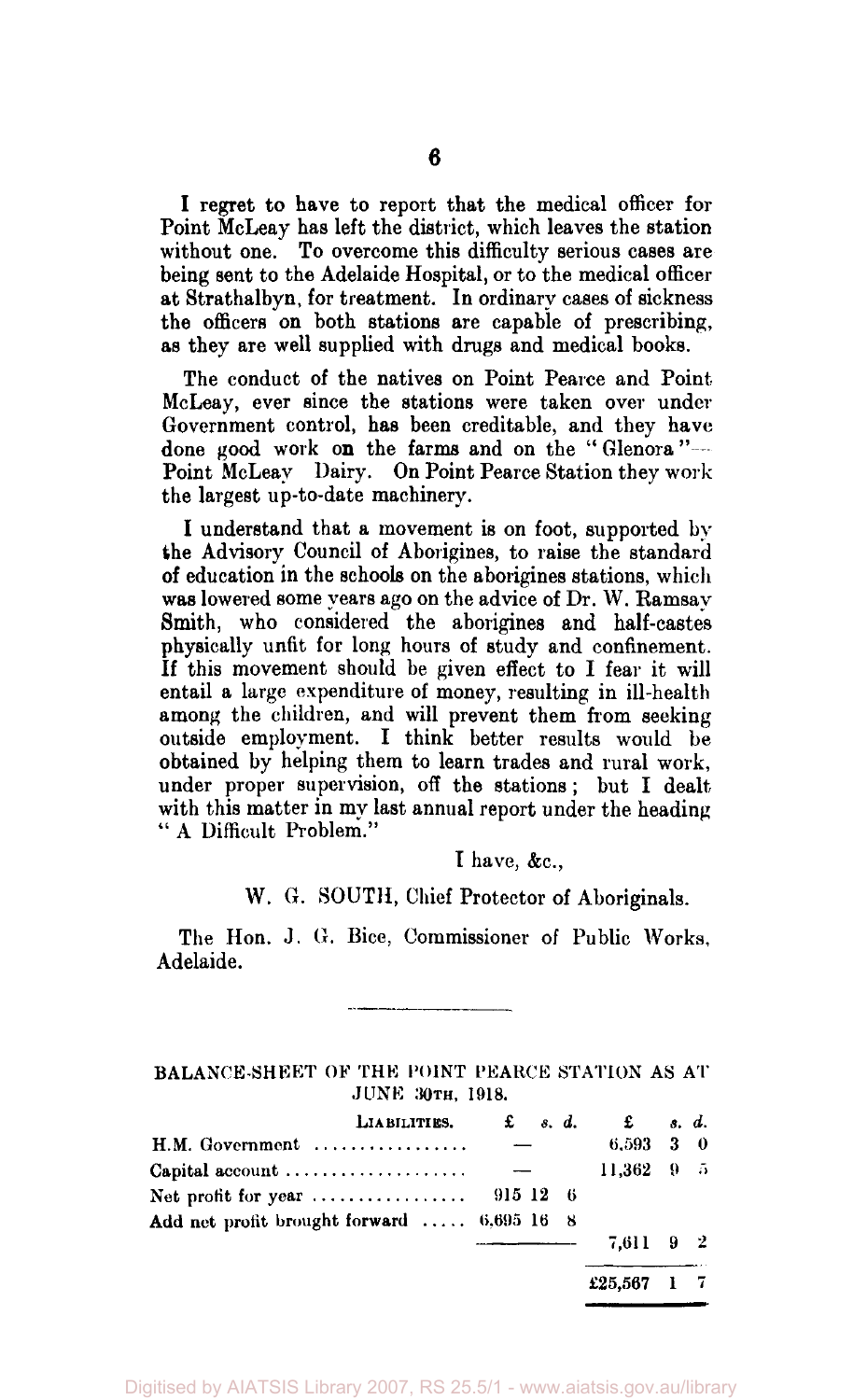| ASSETS.                                               | £         |              | s. d.        | £        |      | s. d. |
|-------------------------------------------------------|-----------|--------------|--------------|----------|------|-------|
| Station buildings                                     | 7,230     | $\theta$     | $\theta$     |          |      |       |
| Improvements, fencing, &c.                            | 3,240     | 0            | 0            |          |      |       |
|                                                       |           |              |              | 10.470   | 0    | 0     |
| Implements, vehicles, boats, &c.                      | 1.620 16  |              | 7            |          |      |       |
| Furniture $\ldots \ldots \ldots \ldots \ldots \ldots$ | 129-13    |              | 7            |          |      |       |
| Harness                                               | 143 19    |              | 3            |          |      |       |
|                                                       |           |              |              | 1,894    | 9    | 5     |
| Stocks on hand-                                       |           |              |              |          |      |       |
| Store                                                 | 663 13 11 |              |              |          |      |       |
| Farm account-                                         |           |              |              |          |      |       |
| Wheat                                                 | 2         | 0            | 0            |          |      |       |
| Oats $\ldots \ldots \ldots \ldots \ldots \ldots$      | 0         | 9            | 4            |          |      |       |
| Hay                                                   | 1.200     | 0            | 0            |          |      |       |
| $Cornsacks$                                           | 475       | 0            | 0            |          |      |       |
| Wool packs                                            | 2         | 2            | $\theta$     |          |      |       |
| Binder twine                                          | 16        | 0            | $\bf{0}$     |          |      |       |
| Pig feed, wheat, and barley.                          | 12        | $\mathbf{0}$ | $\mathbf{0}$ |          |      |       |
| $Supersphosphate$                                     | 5         | 0            | 0            |          |      |       |
| Share farmers' seed and super.                        | 224       |              | 910          |          |      |       |
| Stone raised and carted                               | 40        | $\bf{0}$     | $\bf{0}$     |          |      |       |
| Bricks                                                | 2         | $\bf{0}$     | 0            |          |      |       |
| Livestock-                                            |           |              |              |          |      |       |
| $H$ orses                                             | 1,139.    | 0            | 0            |          |      |       |
| Cattle                                                | 653       | $\theta$     | $\theta$     |          |      |       |
| Sheep                                                 | 6,840     | 8            | 0            |          |      |       |
|                                                       | 100       | 0            | $\theta$     |          |      |       |
|                                                       |           |              |              | 11.375   | 3    | 1     |
| Wheat certificates-                                   |           |              |              |          |      |       |
| $1915.16$ expected to realise $\ldots \ldots$         | 10        | 0            | 0            |          |      |       |
| 1916-17 expected to realise $\dots$                   | 943       | 0            | 11           |          |      |       |
| $1917-18$ expected to realise $\ldots \ldots$         | 730 15    |              | 0            |          |      |       |
| Retention money, 1917-18 wool clip                    | 142       | ı            | 6            |          |      |       |
|                                                       |           |              |              | 1.825 17 |      | 5     |
| Sundry debtors                                        |           |              |              |          | 1 11 | 8     |
|                                                       |           |              |              |          |      |       |
|                                                       |           |              |              | £25,567  | ı    | 7     |
|                                                       |           |              |              |          |      |       |

W. G. SOUTH, Chief Protector of Aboriginals. Audited and passed,

EDGAR WM. GILES, Commissioner of Audit.

## PROFIT AND LOSS ACCOUNT OF THE POINT PEARCE STATION FOR THE YEAR ENDED JUNE 30TH, 1918.

|                                                                                    |                 |       |     | $\mathbf{f}$ $s$ , $d$ , $\mathbf{f}$ | s. d. |     |
|------------------------------------------------------------------------------------|-----------------|-------|-----|---------------------------------------|-------|-----|
| To Salaries of superintendent and<br>storekeeper<br>Wages of aboriginals and white | $360 \t 0 \t 0$ |       |     |                                       |       |     |
|                                                                                    |                 |       |     | 4.414 10                              |       |     |
|                                                                                    |                 |       |     | $35 - 0$                              |       | - 5 |
| $H$ orses                                                                          | $\sim$          |       |     |                                       | 17-10 | 0   |
| Rations for aboriginals                                                            | 554 16 11       |       |     |                                       |       |     |
| School books for aboriginal children                                               |                 | 10-19 | - 6 |                                       |       |     |
|                                                                                    |                 |       |     | 565 15 10                             |       |     |

Digitised by AIATSIS Library 2007, RS 25.5/1 - www.aiatsis.gov.au/library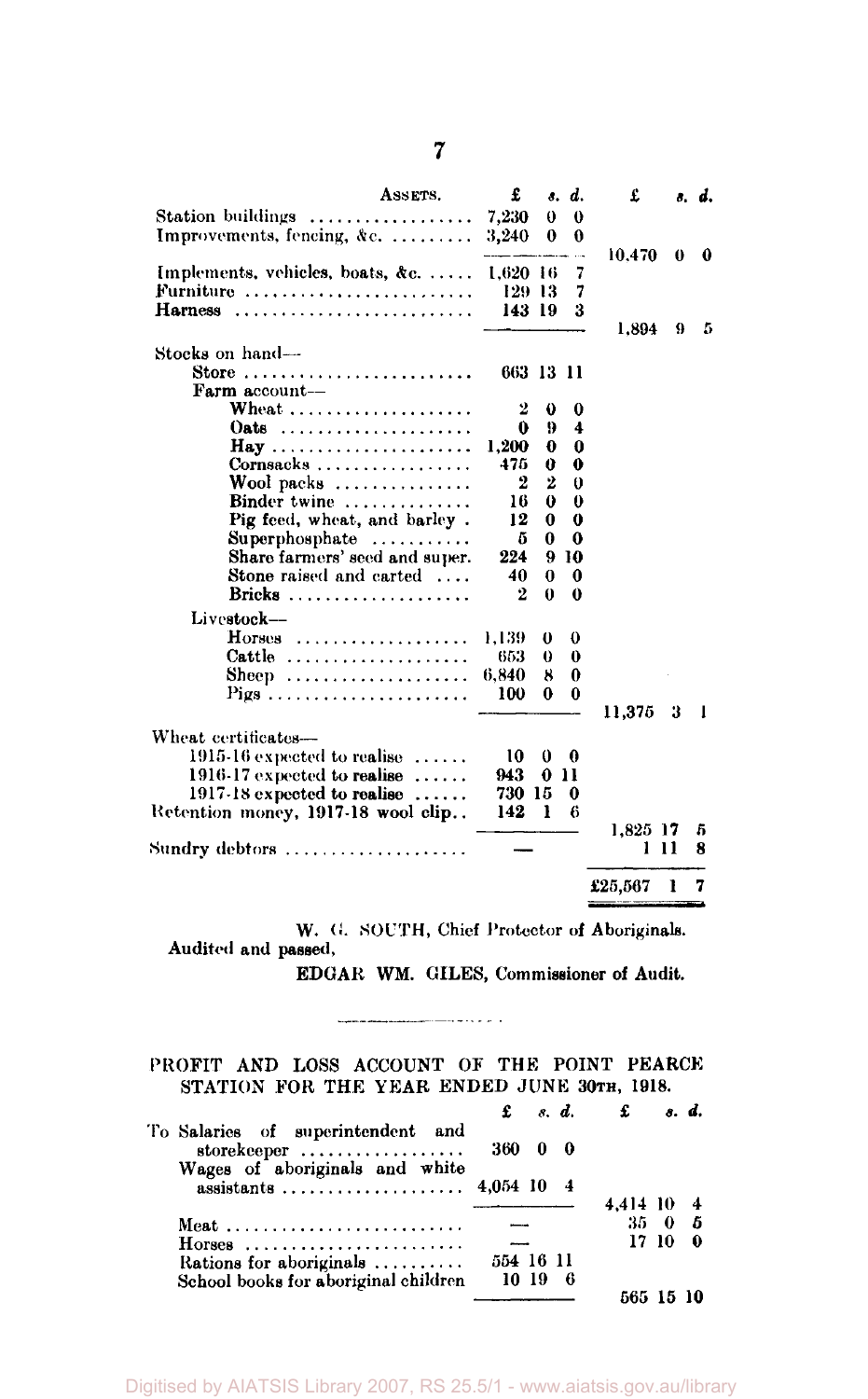|                                                                                        |                             | £ s.     | d.          | £               | м.       | d.                     |
|----------------------------------------------------------------------------------------|-----------------------------|----------|-------------|-----------------|----------|------------------------|
| To Interest $\dots\dots\dots\dots\dots\dots\dots\dots$                                 |                             |          |             | $226 \quad 1$   |          | -3                     |
| Head office salaries and expenses.<br>Depreciation-                                    |                             |          |             |                 | 76 18 11 |                        |
| Furniture                                                                              |                             | 616      | - 6         |                 |          |                        |
| Implements                                                                             | 180 1 10                    |          |             |                 |          |                        |
| Harness                                                                                |                             | 15 19 11 |             |                 |          |                        |
|                                                                                        |                             |          |             | 202 18          |          | - 3                    |
| Balance net profit for year $\ldots$ .                                                 | 915 12                      |          | В           |                 |          |                        |
| Add net profit brought forward                                                         | 6,695 16                    |          | 8           |                 |          |                        |
|                                                                                        |                             |          |             | 7.611           | 9        | $\overline{2}$         |
|                                                                                        |                             |          |             | £13,150         | 4        |                        |
| By Store<br>Rent of cottages, &c.<br>Farm account, wheat and other                     | £                           |          | s. d.       | £<br>212<br>152 | 7<br>9.  | s. d.<br>0<br>$\Omega$ |
| produce                                                                                |                             |          |             | 4.039           | 4        | 4                      |
| Stock accounts-<br>Cattle $\ldots \ldots \ldots \ldots \ldots \ldots$<br>Sheep<br>Pigs | 193 10<br>1,729 4<br>121 13 |          | o<br>0<br>0 | 2.044           |          | 0                      |
| Sundry debtors, amount collected                                                       |                             |          |             |                 | 7        |                        |
| in excess of anticipation $\ldots$                                                     |                             |          |             | ß               | o        | 0                      |
| Net profit brought forward                                                             |                             |          |             | 6,695 16        |          | 8                      |
|                                                                                        |                             |          |             | £13,150         | 4        | $\boldsymbol{2}$       |

### BALANCE-SHEET OF THE POINT MCLEAY STATION AS AT JUNE 30TH, 1918.

| LIABILITIES.                                                 |          |          |    | £                        |   | s. d. |
|--------------------------------------------------------------|----------|----------|----|--------------------------|---|-------|
|                                                              |          |          |    | 5,550 6 4                |   |       |
|                                                              |          |          |    | $10.152 \quad 4 \quad 7$ |   |       |
|                                                              |          |          |    | £15,702 10 11            |   |       |
| <b>ASSETS</b>                                                |          | $f$ s.d. |    | £                        |   | s. d. |
| Buildings  3.693 1 3                                         |          |          |    |                          |   |       |
| Improvements, fencing, &c.                                   | 854 15   |          | 6  |                          |   |       |
|                                                              |          |          |    | 4.547 16                 |   | - 9   |
| Furniture $\ldots \ldots \ldots \ldots \ldots \ldots \ldots$ | 87       |          | 47 |                          |   |       |
| Implements, vehicles, &c.                                    | 586      | 0        | 7  |                          |   |       |
| Harness                                                      | 74       | 0        | 6  |                          |   |       |
| Stocks on hand--                                             |          |          |    | 747                      | 5 | -8    |
| Store                                                        | 1.146 12 |          | 9  |                          |   |       |
| Boot shop, boots and materials, &c.                          | 10       | - 0      | 0  |                          |   |       |
| Mats and baskets                                             |          | 7 16     | 2  |                          |   |       |

Digitised by AIATSIS Library 2007, RS 25.5/1 - www.aiatsis.gov.au/library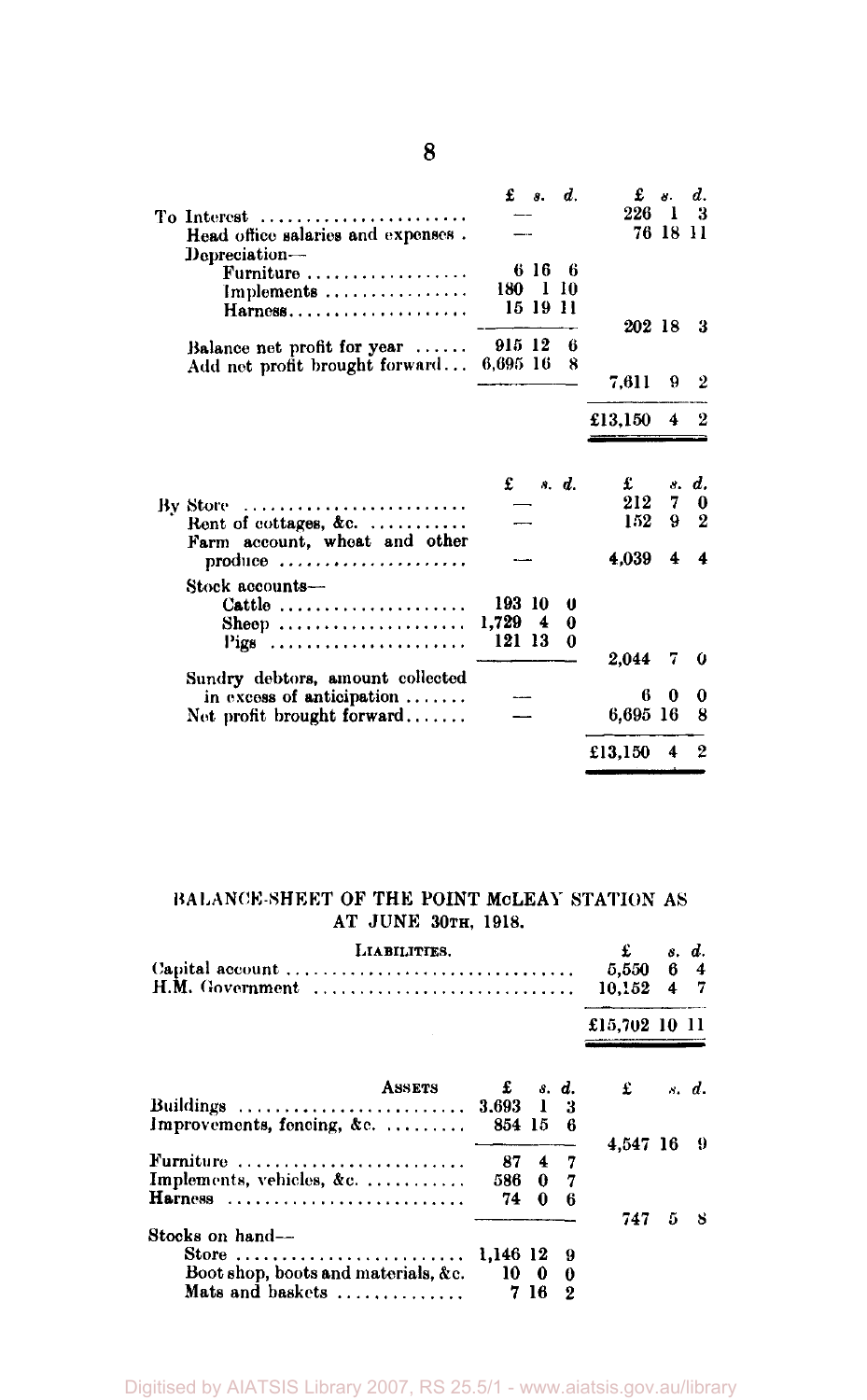| Stocks on hand—continued.                               | £     | 8.    | d.       | £             | 8.  | d. |
|---------------------------------------------------------|-------|-------|----------|---------------|-----|----|
| Farm account-                                           |       |       |          |               |     |    |
| Super. $\ldots \ldots \ldots \ldots \ldots$             |       | 6 H   | 3        |               |     |    |
| Oats                                                    |       | 3 12  | 0        |               |     |    |
|                                                         | 5.    | 5     | 0        |               |     |    |
| $Barley$                                                | 0     | -18   | 0        |               |     |    |
| Cow hay $\dots\dots\dots\dots\dots\dots$                | 40.   | - 0   | 0        |               |     |    |
| Oaten hay $\dots \dots \dots \dots$                     | 12    | 10    | 0        |               |     |    |
| Pollard                                                 | 2     | - 8   | 9        |               |     |    |
| $Bran \ldots \ldots \ldots \ldots \ldots \ldots \ldots$ | ı.    | 13    | 0        |               |     |    |
| Wool retention money                                    |       | 15-13 | 9        |               |     |    |
|                                                         |       |       |          | 1,253         | 0   | 8  |
| Livestock-                                              |       |       |          |               |     |    |
| Cattle                                                  | 2.359 | 0     | 0        |               |     |    |
| Sheep                                                   | 895   | -10   | 0        |               |     |    |
|                                                         | 122   | 0     | 0        |               |     |    |
| $H$ orses                                               | 305   | 0     | $\bf{0}$ |               |     |    |
| Fowls                                                   | 1     | 0     | 0        |               |     |    |
|                                                         |       |       |          | 3,682 10      |     | 0  |
| Sundry debtors $\dots\dots\dots\dots\dots\dots$         |       |       |          | 19            | - 1 | 8  |
| Balance net loss as above $\dots\dots\dots$             | 2.364 | 7     | 7        |               |     |    |
| Add net loss brought forward                            | 3,088 | 8     | 7        |               |     |    |
|                                                         |       |       |          | 5,452 16      |     | 2  |
|                                                         |       |       |          | £15,702 10 11 |     |    |

W. G. SOUTH, Chief Protector of Aboriginals. Audited and passed.

EDGAR WM. GILES, Commissioner of Audit.

PROFIT AND LOSS ACCOUNT OF THE POINT MCLEAY STATION FOR THE YEAR ENDED JUNE 30TH, 1918.

|                                                   |       |          | s. d. | £        |   | s. d. |
|---------------------------------------------------|-------|----------|-------|----------|---|-------|
| To Boot shop, boots and materials                 |       | $\theta$ | 0     |          |   |       |
| $H$ orses                                         |       | 10       | 0     |          |   |       |
| Freight and carriage                              | 196   | 17       | 4     |          |   |       |
| Salaries                                          | 364   | -0       | 0     |          |   |       |
| Wages                                             | 2,591 | 17       | 4     |          |   |       |
| Interest                                          | 379   | -6       | з     |          |   |       |
| Head office salaries and expenses                 | 76    | 18       |       |          |   |       |
| School books                                      | 12    | 0        | 9     |          |   |       |
| Rations                                           | 365   | 8        | 7     |          |   |       |
| Depreciation $\ldots \ldots \ldots \ldots \ldots$ | 77    | 18       | 7     |          |   |       |
|                                                   | 93    | 9        | 9     |          |   |       |
| Meat                                              | 170   | 7        | В     |          |   |       |
|                                                   |       |          |       | 4.330 15 |   |       |
| Net loss brought forward $\ldots \ldots$          |       |          |       | 3.088    | 8 | 7     |
|                                                   |       |          |       | £7.419   |   |       |
|                                                   |       |          |       |          |   |       |

**9**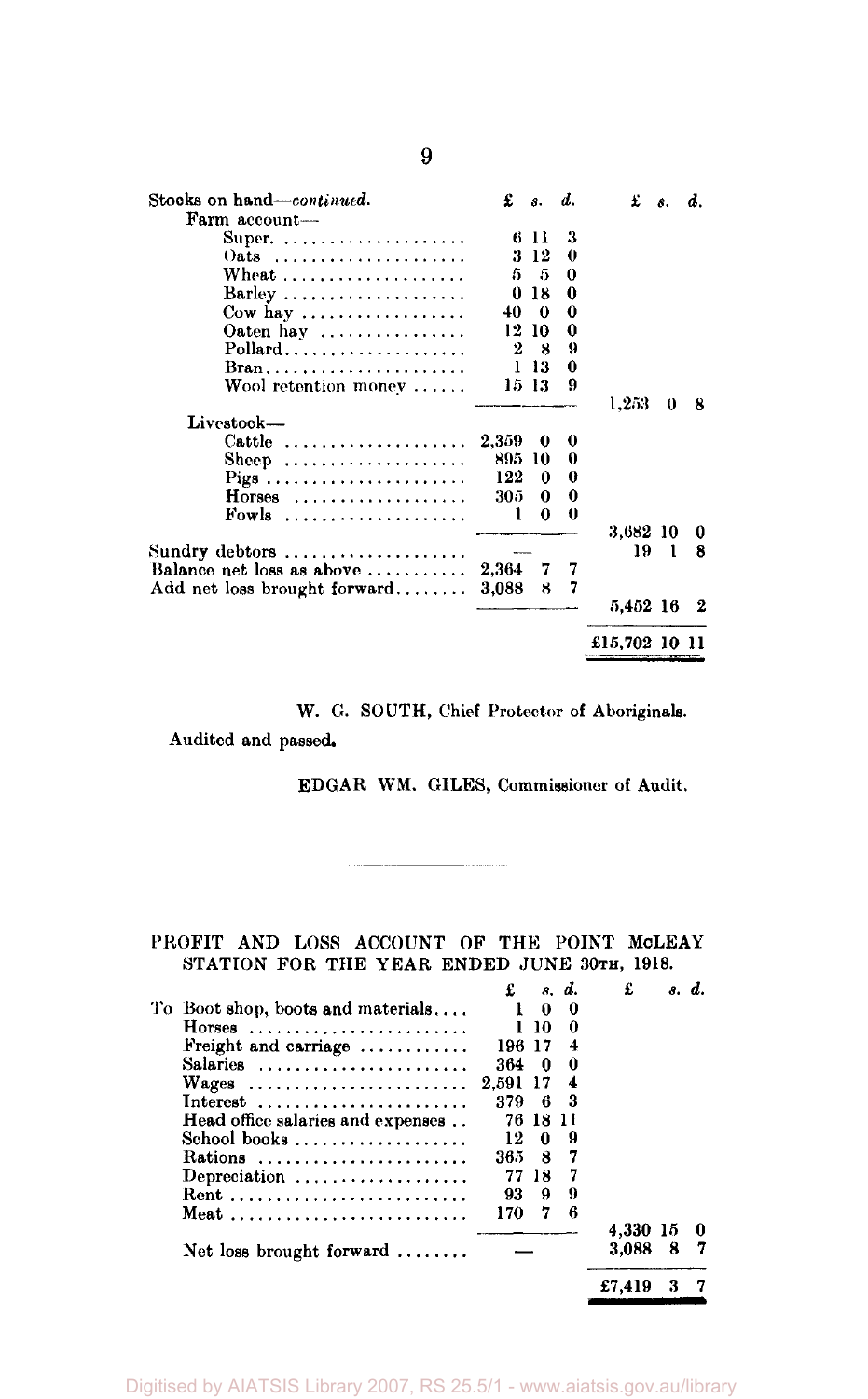|                                                      |        |     | s. d. | £             |     | s. d. |
|------------------------------------------------------|--------|-----|-------|---------------|-----|-------|
| By Cattle                                            | 612    | 8   | 9     |               |     |       |
| Sheep                                                | 209 15 |     | в     |               |     |       |
| Pigs                                                 | 310    | -3  | 9     |               |     |       |
|                                                      |        |     |       | $1.132 \pm 8$ |     |       |
| Farm account $\ldots \ldots \ldots \ldots$           |        |     |       | 309 18        |     | -3    |
| Store                                                |        |     |       | 522 8 7       |     |       |
| Mats and baskets $\ldots$ ,,,,,,,,,,,,,              |        |     |       |               | 112 |       |
| Balance net loss $\ldots \ldots \ldots \ldots 2,364$ |        | -77 |       |               |     |       |
| Add net loss brought forward  3,088                  |        | -87 |       |               |     |       |
|                                                      |        |     |       | 5.452 16 2    |     |       |
|                                                      |        |     |       | £7.419        |     |       |

#### POINT McLEAY ABORIGINAL STATION.

September 22nd, 1918.

Sir—I have the honor of forwarding you the following report for year ending June 30th, 1918 :—

We have been very successful this year with our dairy. The cows milking well both at " Glenora" and the head station ; but still feel that the dairy at " Glenora " is too near the outside of the station property, and it is our intention to shift it to a more central position and closer to the head station so that the cows and also the workmen can be under direct supervision of the superintendent. We also propose moving all the pigstys to a site near the dairy so that the skim milk can be taken by pipes direct to pigyards. This will help very considerably to lessen cost of labor in looking after the pigs. We have a fine supply of young pigs almost ready for the fattening pens, and all our breeding sows are heavy in pig and show signs of carrying good litters. We have done very well with our fat bacon pigs in the Adelaide market, securing top prices for all classes sent from Point McLeay.

Our grain crops at " Wirrilda" have been a failure. The cost of putting this land into crop is proving too expensive with the labor available. The property is too far away for the successful working of it by native labor. They work well while you are with them, but as soon as your back is turned they will not do much. The rabbits were very numerous at "Wirrilda," and quite 50 (fifty) acres were eaten by them. Our hay and lucerne crops at the station were good. We had three fine stacks of hay to carry us through the winter months. The cows are very fond of lucerne hay and do well on it. We have put in another 64 acres of lucerne this year. It is looking well, and I am very pleased with the start it has made.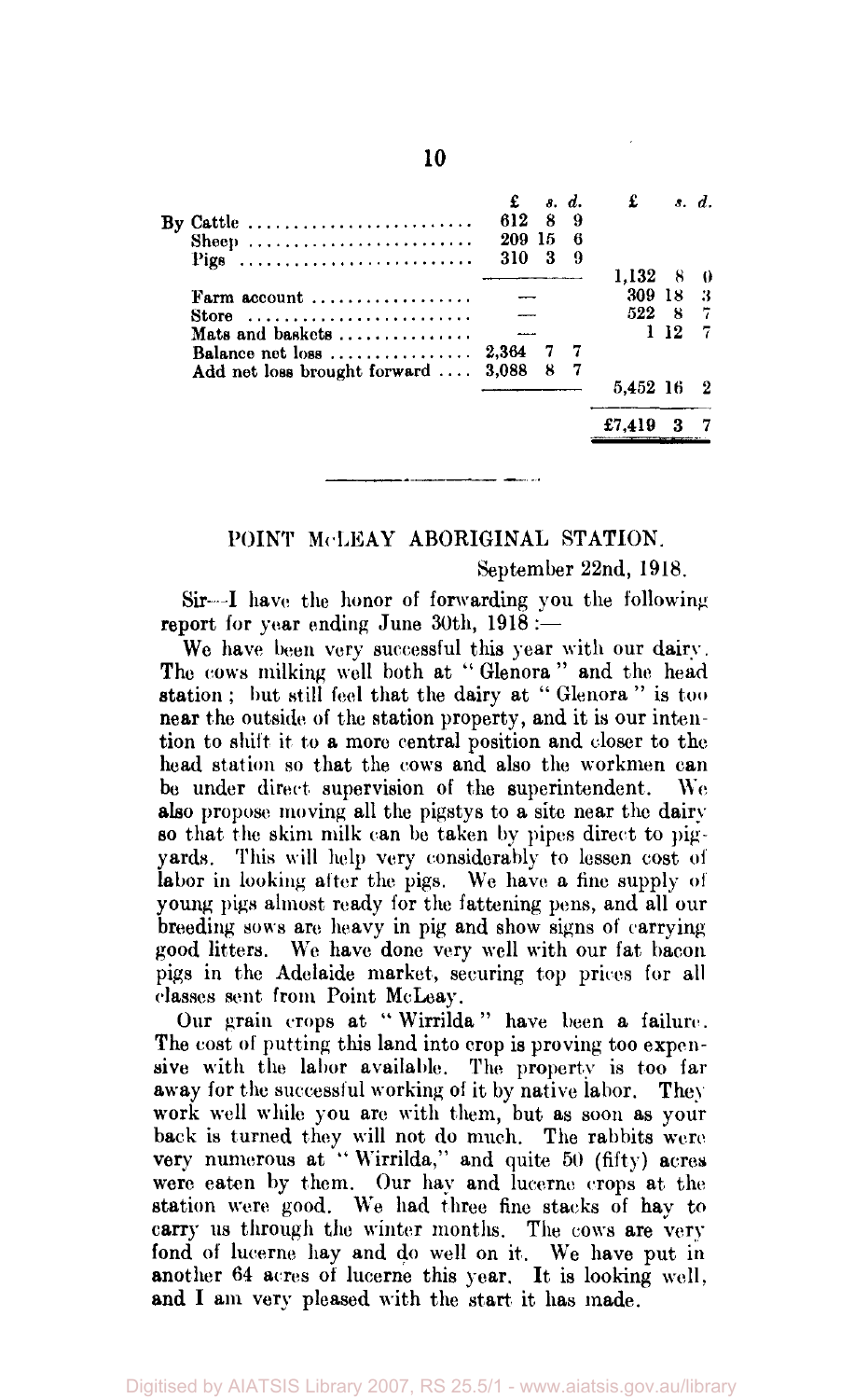Our sheep have been doing well. We are having a good lambing although the ewes are late. They did not tup in the early part of the season, hence the lateness of lambing. Our lambs are doing splendidly, and I am in hopes of sending a draft to the Adelaide market at an early date. We have not been troubled with dogs among our sheep this year. I have kept a good supply of poison in the paddocks where the sheep have been running.

The livestock figures are as follows :—Sheep, 494; lambs, 200 ; total, 694 ; horses, 33 ; cattle, 344 ; pigs, 61.

We have been able to find employment on the station for a large percentage of natives, and those who have not been employed on the station have all been able to find work outside. We have built a new chaff and engine shed by native labor, and also the walls of a row of rooms erected for the old people, and when finished they will be very cosy, and should be a big help in the winter months, saving fuel and bags. These old people will then be close to the stores for their rations, wood, and medicine.

We still find wood a costly item. Each year the wood in the district becomes more difficult to procure, and the Chief Protector has given instructions to find out the full quantity of wood required on the station so that he may call tenders to supply same and thus save worry and expense.

The conduct of the natives has been good. We have had less trouble with the drink than in former years.

The health of the natives, on the whole, has been fair. There have been several deaths, but they have been mostly old people and children. We thank the Chief Protector for the splendid supply of medicines on the station. We feel the loss of Mr. Pengelly, chemist, of Meningie, very much, who has gone to the West Coast, and hope that he will be of the same service to the natives there as he was here.

The religious needs of the natives have been well attended to by the A.F.A., who send a minister from Adelaide once a month, and have secured the services of the Revs. E. Lawson, who visits the station twice a week. He is doing good work among the natives, and they all like him very much. We most heartily thank the A.F.A. and the Rev. E. Lawson.

Mr. J. A. S. Miller, as storekeeper and bookkeeper, is proving himself a very capable officer, and is the right man in the right place.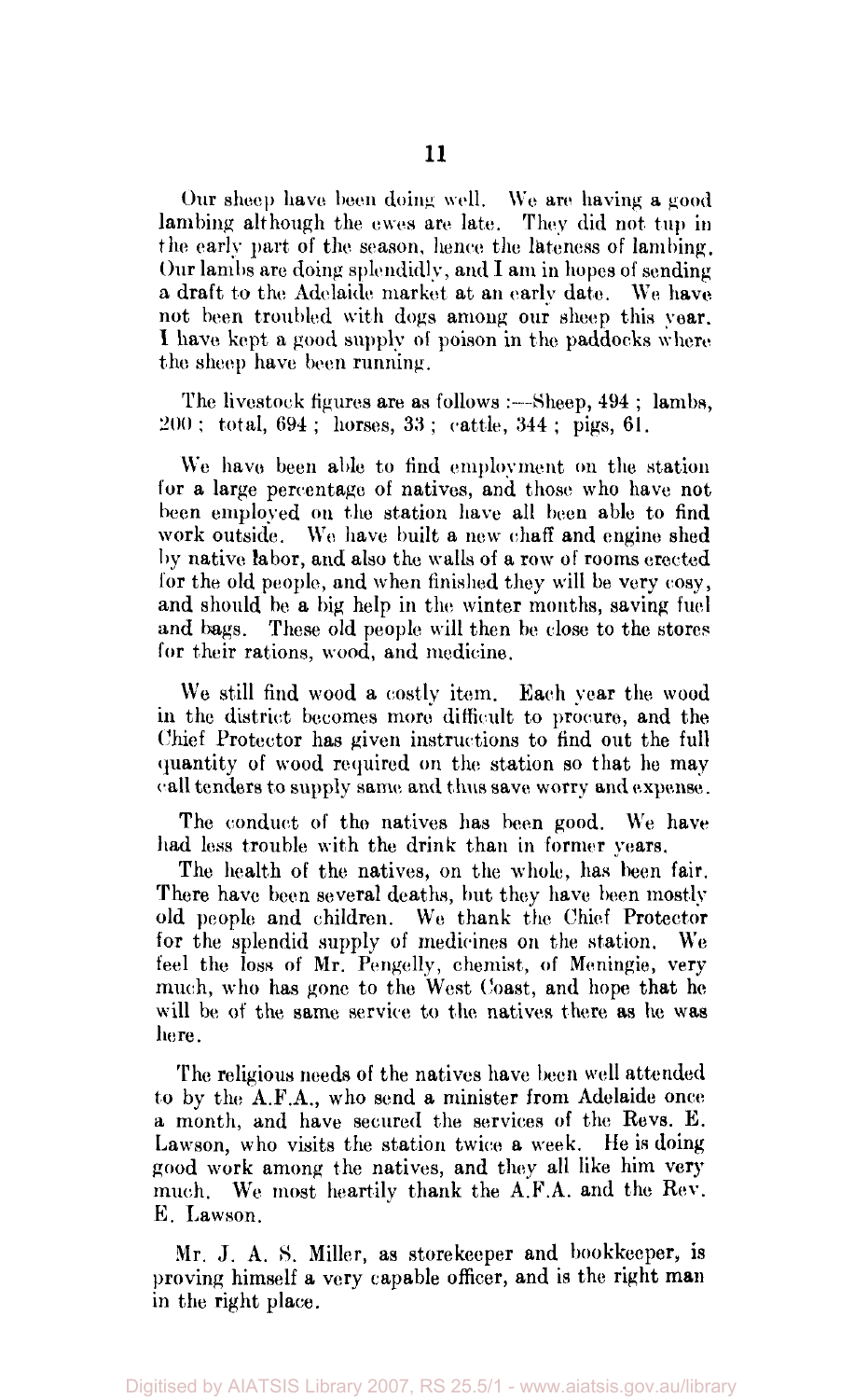Mr. E. A. Read, dairyman, has proved himself a thoroughly reliable man, and we regret losing his services but wish him every success in his future sphere.

Miss Hunter continues to be a capable and energetic officer.

I have, &c,

J. B. STEER, Superintendent.

To W. G. South, Esq., Chief Protector of Aboriginals, Mercantile Chambers, Adelaide.

### POINT PEARCE ABORIGINAL STATION.

Port Victoria, July 1st, 1918.

Sir—I have the honor to forward you the following report for the year ending June 30th, 1918 :—

Our harvest returns were—Wheat, 15,239bush. ; barley, 7,609 bush.; oats, 400bush.; total grain grown, 23,248bush.; hay, 290 tons, making total hay now on hand 600 tons. The wheat averaged fully 10 bush, to the acre. Seventy acres of Cape barley on fallow ground averaged 40bush. to the acre.

Our wool clip totalled 100 bales and 3 bags from 2,461 sheep and 1,032 lambs shorn.

Our number of sheep is steadily increasing, lambing results for the season being 1,320 (including 220 summer lambs), making total number of sheep and lambs, 5,114 ; the net increase on last year's total being 1,307.

Our other livestock figures are—Horses, 72 ; cattle, 62 ; pigs, 72.

It will be seen from above returns that we have had a very satisfactory year, and with the bright outlook before the pastoral industry, it is especially pleasing to note the fact that our sheep are now nearly at pre-drought figures.

This year we have in crop 3,271 acres. The rainfall so far for this season has been light, but quite sufficient to give the crops a good start. In addition, we have put in 20 acres of lucerne on land which promises to be suited for this plant. This crop is already showing well above ground. I am glad to report that mice are not troublesome here this year.

About three miles of new fencing has been completed on Wardang Island, subdividing the run and giving us two additional paddocks. A windmill, with iron tank and troughing, has been erected at new underground tank constructed last year on island.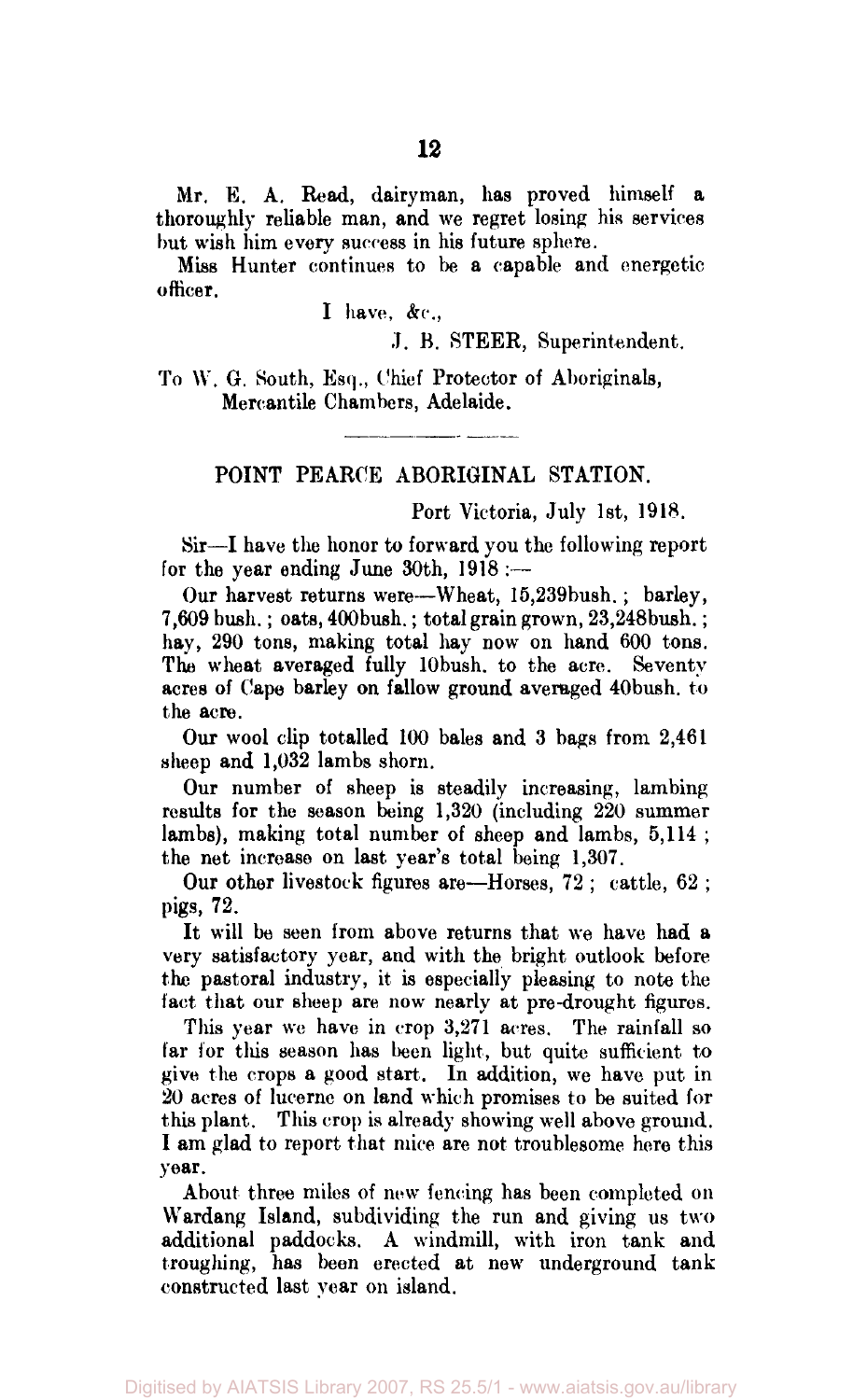Rabbits were very numerous last summer. We have, however, greatly reduced them by poisoning, and now have men employed rabbiting and filling in holes around all lands under cultivation to prevent damage to crops.

The fencing of "South" paddock has been nearly completed. This will give us another 160 acres suitable for cultivation. A well has been opened up in this paddock, and a small 6ft. windmill erected, with iron tank and troughing.

A new milking shed has been built and chaff room attached, with cow yards paved, well drained, and fenced.

Prom the above improvements effected, with agricultural, pastoral, and general work, it will be seen our natives have been well employed.

The conduct of the natives has been good. There has been little sickness and no epidemic diseases. The number of natives on the station now is 196, of whom 27 are fullbloods.

The officers assisting me carry out their duties efficiently —Mr. C. Pethick as farm overseer and Mr. D. Roper as storekeeper, &c.

Religious services have been conducted on the station regularly by visiting ministers and laymen from the churches in our neighborhood. One of our natives, John Milera, is superintendent of the Sunday school, and shows conscientious interest in the work.

Lantern lectures have been given here by Revs. J. H. Sexton, R. Campbell, and J. C. Jennison, and were much appreciated by the natives.

I have,  $\&c$ .

FRANCIS GARNETT, Superintendent.

The Chief Protector Aboriginals, July 1st, 1918.

#### KOONIBBA MISSION STATION.

September 4th, 1918.

Sir—I have the honor to report as follows concerning operations on the above mission station during the 12 months ending June 30th, 1918 :---

From a mission point of view the work here during the past year was fairly successful, the congregation, *e.g.,*  having grown appreciably. On the whole the behaviour of the natives has been pleasing, though, of course, there have been numerous disappointments. One of our particular aims is to induce the aboriginals under our care to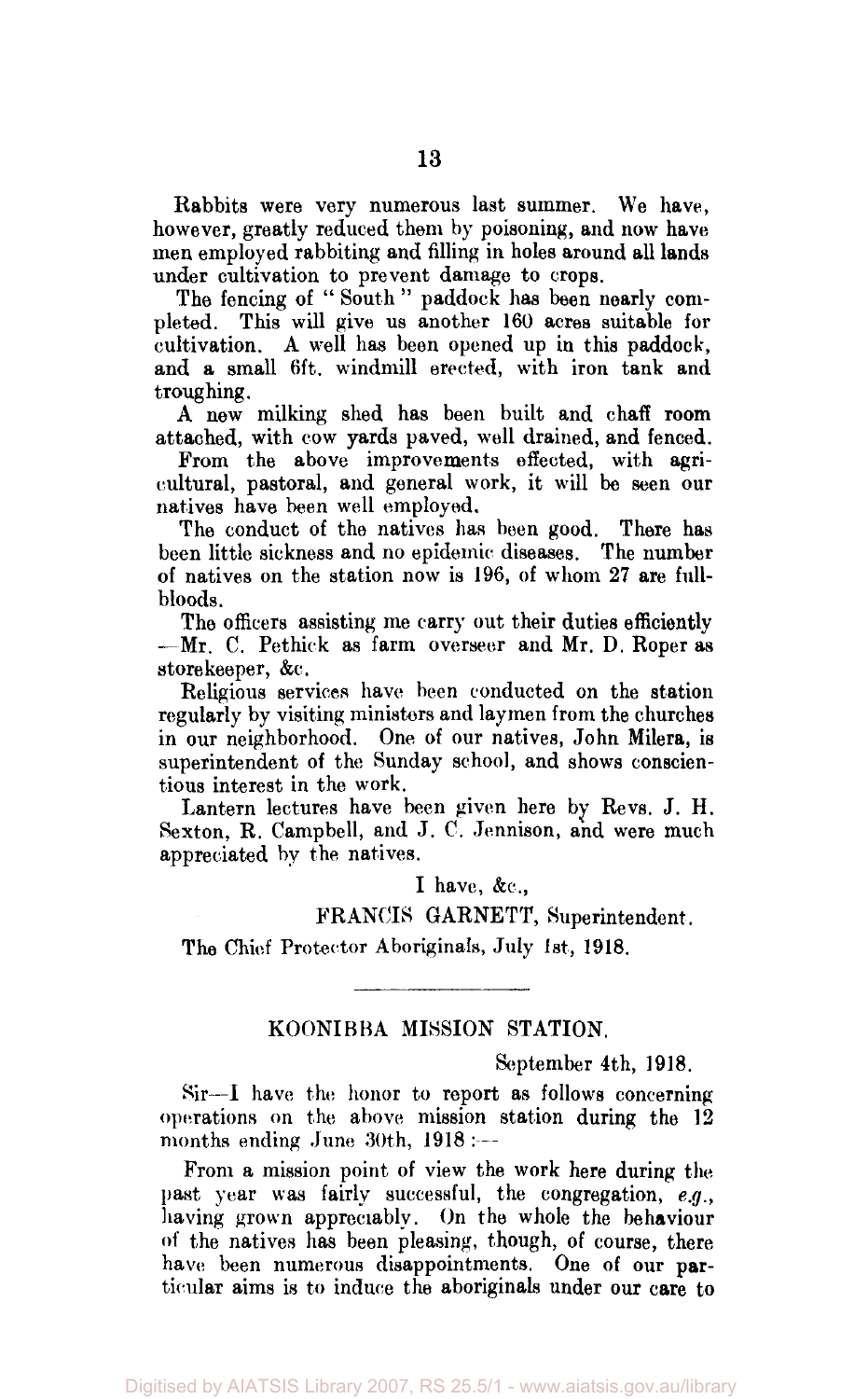work and to fulfil their various duties for conscience sake without compulsion, and in many cases the result has been gratifying.

Up to the middle of October, 1917, the teams were constantly busy carting the remainder of the 1916-17 harvest to Denial Bay. As only 1,300 acres were under crop last year, yielding 3,500 bags of wheat, the gathering and marketing of the past harvest presented no difficulties. This year we have 2,500 acres (all ploughed) sown with wheat and 50 acres with oats. There are 63 head of cattle on the station, 51 horses, 36 pigs, and 20 sheep (for consumption only). If only we had a better water supply here cattle and sheep raising would be a better paying proposition than wheat-growing is at present.

During April and May last five of the officials left the mission. The positions have since been filled by apparently very capable persons. Since the beginning of March I have had an assistant missionary here, who also helps in the school. He has proved a real help, especially where the care of the young people is concerned.

This winter we intend erecting a number of two-roomed cottages for the married people, and if possible also an additional large room at the children's home, thus making the number of rooms there 15.

The health of the natives was only fairly good. In most cases the ailments were not serious, but several times the services of the doctor from Denial Bay were required. The births totalled four full-black males, and the deaths one full-black male and two full-black females. The number of natives on the station averaged 135 (98 blacks). Including the surrounding district the number would be about 170 (129 blacks).

In conclusion I wish to thank you heartily for a generous supply of stores and medical and other comforts.

I have,  $&c$ .

E. APPELT, Superintendent.

## Police Inspector's Office, Port Augusta, S.A., July 24th, 1918.

Sir—I have the honor respectfully to submit my annual report on the condition and general conduct of the aboriginal natives in the Far Northern Division for the year ended June 30th, 1918.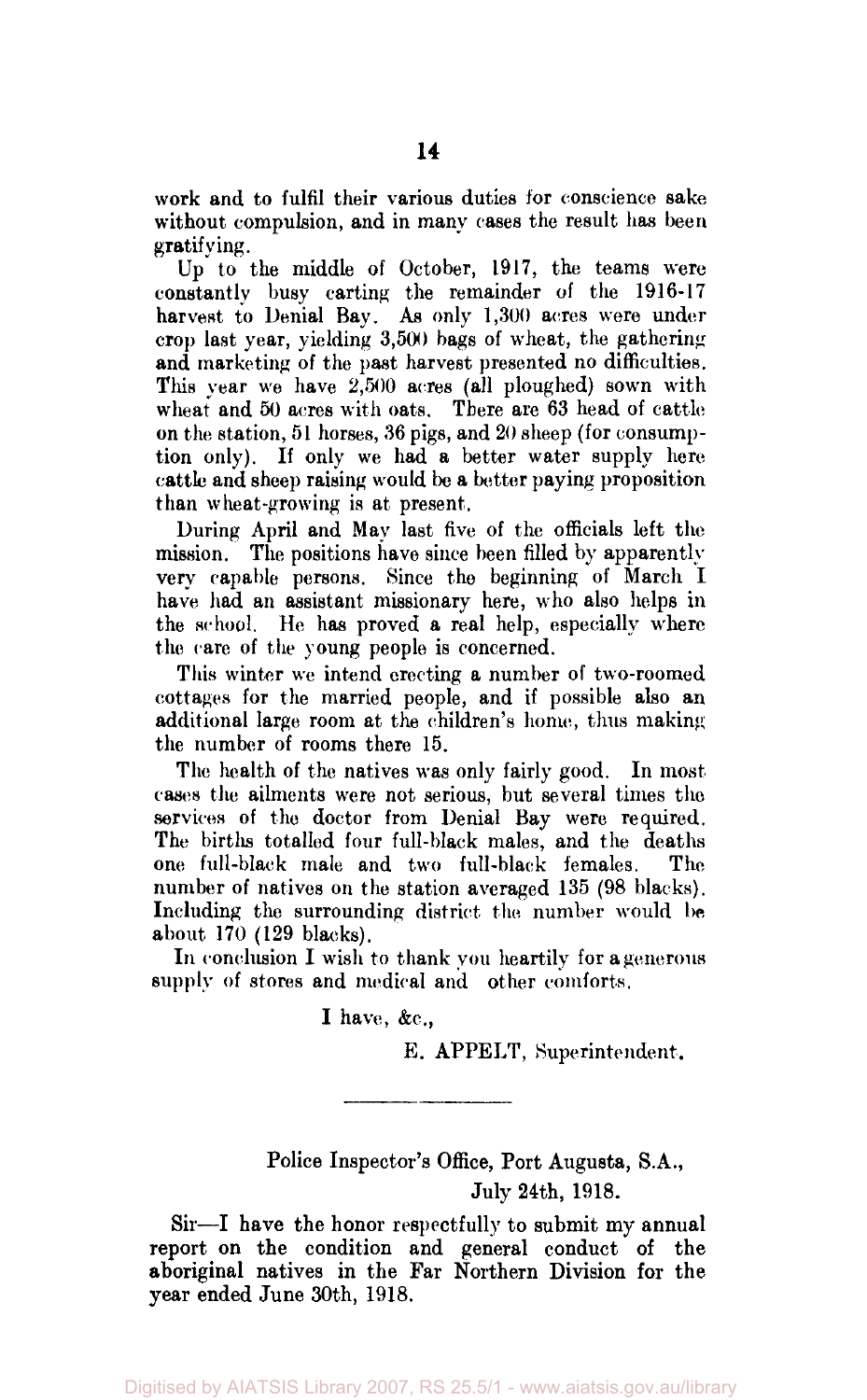The Mungerania police report that there are about 200 aborigines at Kopperamanna for the past 12 months. These have come from Oodnadatta, Marree, Mundowdna, Murnpeowie, and Kanowna, the majority of them belonging to the Dieri tribe. They have been self-supporting, trading away the dog scalps and rabbit skins, for which they receive good prices. At Mungeranie there are about 10 natives of both sexes. These are too feeble to travel, and have been receiving Government rations. The general health of these is very poor, especially the females. The usual supplies will be sufficient for the next year ; at present the greatest need is for shirts and dress material.

The Indulkinna police report that the country west of Oodnadatta is at present in a very bad state, consequently the natives in these localities are badly off for food, and are continually asking for rations, especially the older natives, who are too old to hunt for themselves. Should this state of things continue, it will be necessary to establish a " ration" depot at Indulkinna, also that a supply of blankets (about 40) be forwarded for the use of these natives.

At Innamincka there is a big decline in natives receiving rations. There has been an average of about 40 natives at this depot, comprising 16 old natives receiving rations and 24 able-bodied natives, males and females, mostly employed at station and stock work.

At Cordillo Downs and Haddon Downs there are about 10 natives, comprising 20 old natives receiving rations and 20 able-bodied natives employed at station and stock work.

At Coongee lakes there are about 12 old natives, who occasionally get rations at Innamincka. These natives are able to get an abundance of fish, game, and eggs on the lakes, and after such a good season, plenty of seeds, etc., to make up their native food.

At Merty Merty there are about six old natives in receipt of Government rations. The natives of this district roam about a good deal from one station to another and along the Cooper, where they are able to get plenty of fish and game.

There are a few old aboriginals in the Farina and Mount Serle districts who are unable to work, and are supplied with rations and blankets periodically. The other natives in the district are either employed on the stations or with camel teams, and are in receipt of good wages.